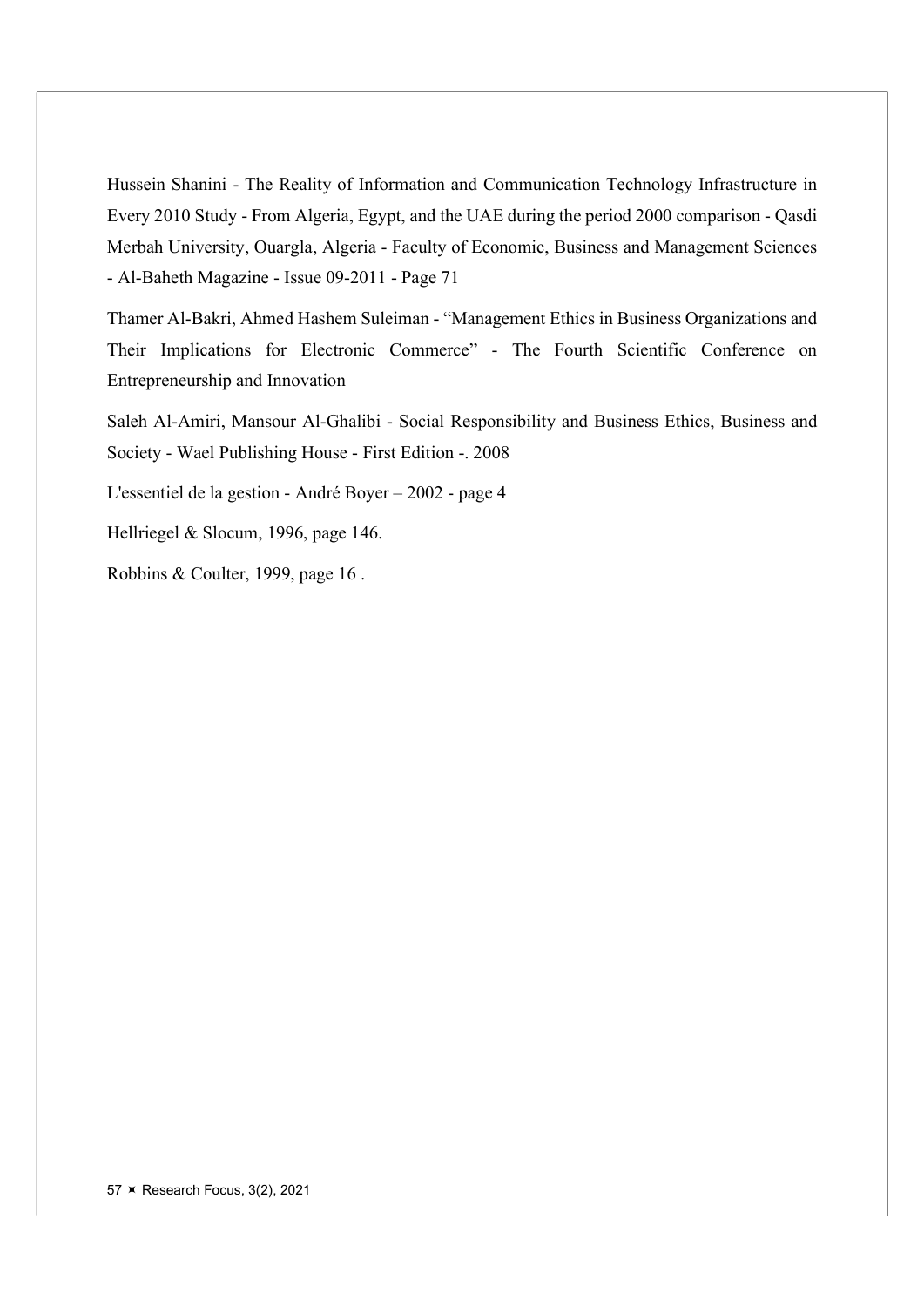# Ethics in Finance

#### Vlad-Alexandru POPESCU

School of Domestic and International Business, Banking and Finance, Business Management and Audit Program, Romanian-American University, Romania

### Abstract

The ethical standards are becoming increasingly important in the finance area. Whether we talk about the accounting profession, audit or investment areas, the business organizations are struggling to conform to the generally accepted ethical standards in order to maintain their position on the market, improve their public relations and deliver superior-quality services. The pressure to achieve some ethical standards is also the result of certain public scandals with significant impact on the finance/advisory area (i.e.: Enron case, EY – Wirecard scandal).

Key words: code of ethics, standards of professional conduct, ethical principles, threats to ethical principles

# Introduction

This subject was chosen as a result of its increasing importance in the finance area. More and more companies need to adopt certain codes of ethics in order to ensure a proper business environment. This is especially true for companies acting in the accountancy, advisory, audit and investment areas. The last decades have shown an important increase in the number of scandals within the accounting profession (Kiradoo, 2020), scandals which might have been avoided if proper ethical standards were encouraged and enforced starting with the top management of international accounting companies.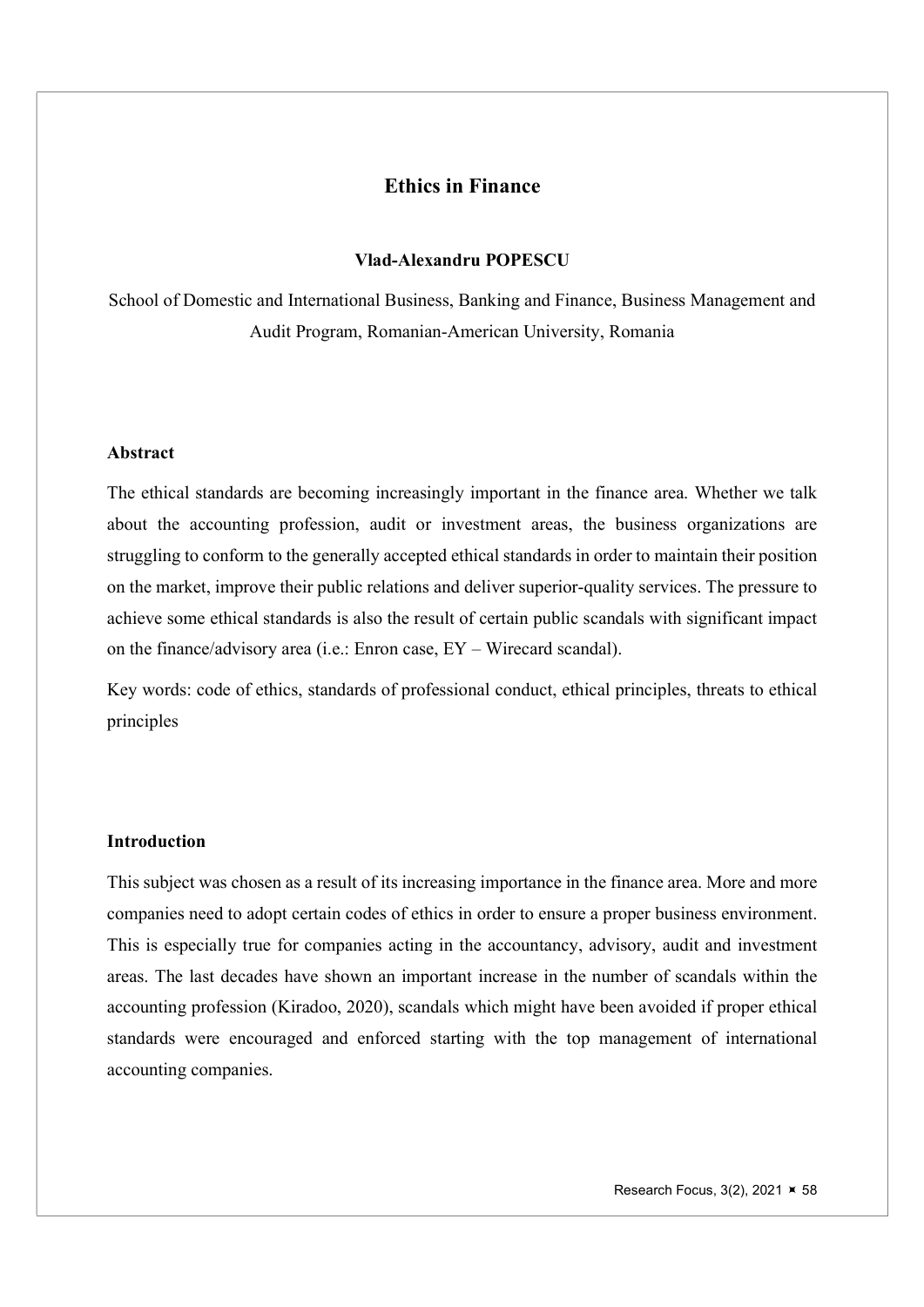The primary question addressed by this paper is: what is the importance of professional ethics in the finance area for avoiding scandals and ethical dilemmas?

First, we have to define the ethics in finance. The UK-based Association of Chartered Certified Accountants defined ethics as a branch of philosophy that studies the difference between right and wrong . The US-based CFA Institute considers that ethics […] are essential to achieving its mission to lead the investment profession globally by promoting […], education, and professional excellence for the ultimate benefit of society.

Second, we must understand the importance of ethics in the finance field as well as to understand the necessity to include the code of ethics in any type of financial education. Bafghi considers that the basis of the accounting profession is based on ethics. McNair and Milam emphasize that developments in the business world have caused the academic community to address the coverage of ethics in the accounting curriculum. As shown by their 1993 study a significant majority of the accounting universities professors considered that while they covered the ethics part in their courses, more emphasis should be put on this matter. A more recent study conducted by Limijaya (2019) in this matter shows that three areas are capable of enhancing the learning of ethics in the accounting profession: emphasis on principles-based approach (instead of regulatory), shifting the focus on ethics education to avoid failures, generally adopt a role of business ethics.

Not in the last turn, the ethical standards also impact the way in which various professionals promote their services. State, Tanase and Petre (2019) conclude that professional ethics and deontology have a significant impact on the promotion of accounting services by professionals .

The research methodology used in this paper is based on qualitative method and includes the systematic review of applicable literature (books and papers published in scientific journals).

The next two sections cover the theoretical and practical concepts related to ethics in accountancy and external financial audit as well as the ethics in the investment area.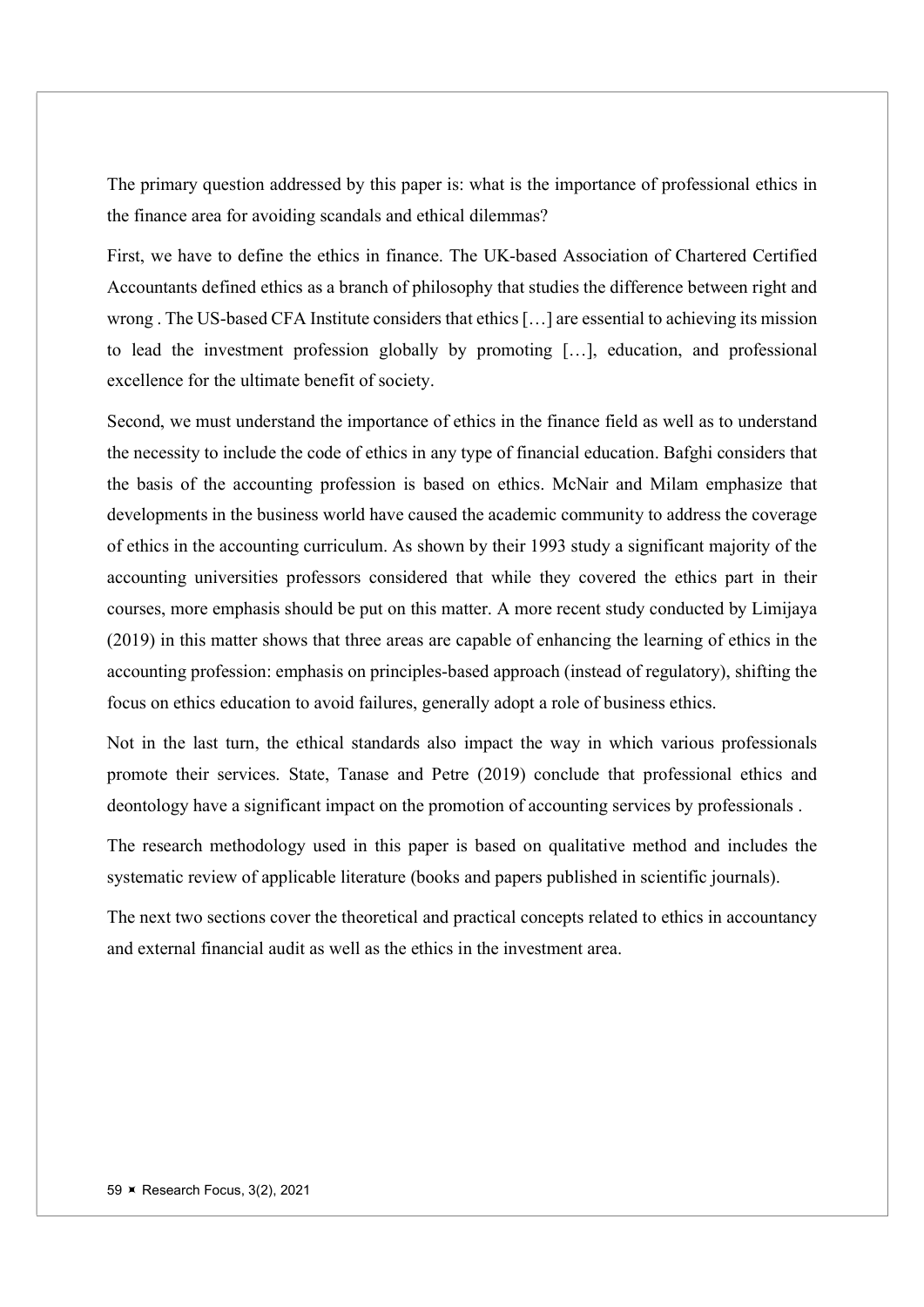# Ethics in accountancy and audit

#### 1. General concepts

The accounting profession is distinguished from other professions through assuming responsibility in front of the public and all interested parties.

While members of the accounting profession have the duty to serve the public interest, the professional accounting bodies have a significant role in ensuring education, ethics, and quality within the accounting area. According to CECCAR's code of ethics, the regulation of the accounting profession is thought to ensure the protection of the public interest which is one of the ultimate roles of the professional accountant . Dixon (2018) shows that the training of professional accountants can build upon work done by the leaders of the accounting profession.

For example, a professional accountant might work for a company whose management requires him to book fraudulent transactions which ultimately lead to the manipulation of the financial statements of that company which in turn might induce the users of the financial statements into making wrong investment decisions. Normally, a professional accountant would not accept the booking of such transactions and might even report this manipulation to the external interested parties (i.e.: professional body of accountants, authorities).

In Romania, the body regulating the accountancy profession is CECCAR (The body of expert accountants and certified accountants from Romania), while the bodies regulating the auditor's profession are ASPAAS (The Authority for the Public Supervision of the Statutory Audit Activity) and CAFR (Chamber of Financial Auditors of Romania).

IFAC (International Federation of Accountants) is the parent organization of IESBA (International Ethics Standards Board for Accountants) which is responsible with the regulation of ethics applicable to the accounting profession at international level.

IESBA adopted several fundamental ethical principles which are also applicable in Romania via CECCAR/ASPAAS/CAFR. These principals are presented in the Revised Code of Ethics:

1. integrity – refers to the honesty of a professional accountant

2. objectivity – refers to the fact that a professional account should avoid conflicts of interest and not allow bias in their judgement and influence of other third parties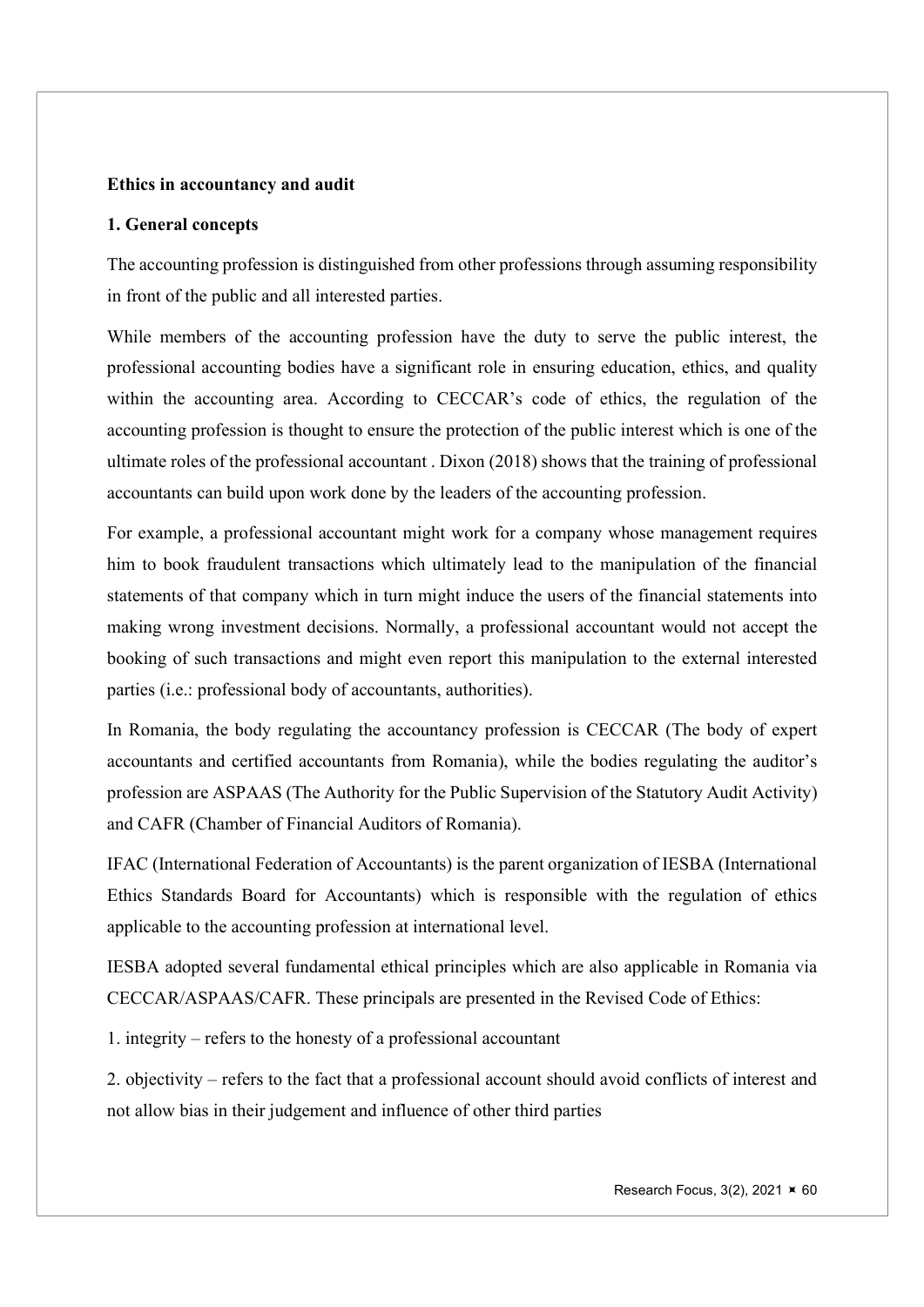3. professional competence and due care – refer to the fact that a professional accountant should act in line with the applicable technical standards when providing services to clients / organizations and continue his professional development in order to maintain an adequate knowledge of law and techniques required to deliver adequate quality services

4. confidentiality – refers to the fact that a professional accountant should preserve the confidentiality of information gathered through business relations except for the situations exempted by law or when the accountant has the permission of the client / organization

5. professional conduct – refers to the fact that a professional accountant should not discredit the accounting profession and comply with the applicable laws and regulations

The main threats identified by ACCA within the Guidance on ethical matters for members in business that could impair the ethical principles mentioned above are:

1. self-interest – occurs when a member of the profession or one of his immediate relatives have certain financial or non-financial interests which might impair their objectivity and independence

2. self-review – occurs when a professional accountant has to review a work in which he had prior involvement

3. advocacy – occurs when a professional accountant supports a position that may ultimately impair his objectivity

4. familiarity – occurs when a member of the accounting profession develops close relationships with others within the business area

5. intimidation – occurs when a member is threatened either directly or as perceived

Next, several study cases illustrating the applicability of some of the threats to ethical principles will be presented.

## 2. Study case 1 – self-interest threat

Michael Smith has been working at an audit and advisory company for the last 5 years. Starting with 2020, he is the manager of the team involved in the audit of ABC Software Consulting's ("ABC") financial statements prepared in accordance with the International Financial Reporting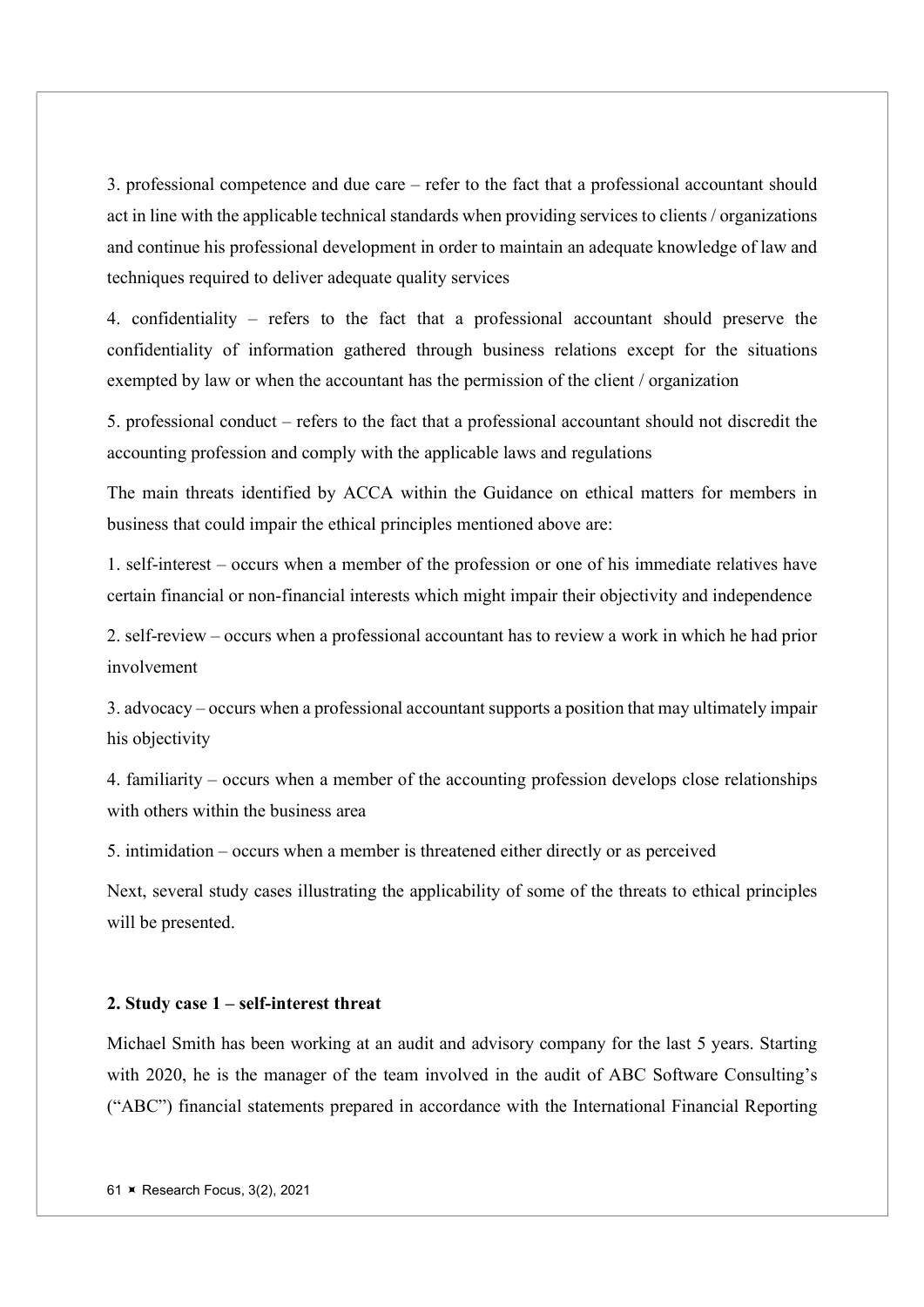Standards for the year 2020. ABC Software Consulting is a company developing e-learning platforms for adults in UK and is listed on London Stock Exchange so its shares are publicly traded. Michael Smith also has a portfolio of equity and debt securities. Given that the IT sector had a better than average performance during the Covid-19 pandemic, Michael bought in 2020 a significant number of shares traded by ABC. Consequently, the ABC shares accounted for more than 50% of Michael's portfolio. Michael did not inform his employers about this acquisition.

After performing the audit mission, Michael is reviewing the work of his team and he founds one major issue with potential impact on the auditor's report. The Company capitalized research & development expenses in total amount of 81 million pounds on 31 December 2020 for a project that was considered a failure and cancelled in 2021 due to subsequent market changes and before the issuance of the 2020 financial statements; in other words, the intangible assets should be adjusted for impairment. The management's main arguments for not booking an impairment adjustment are:

• the event leading to the impairment of the R&D expenses took place after the year-end

• the management does not want to significantly impact the financial performance presented in the financial statements and desires to write off the intangible over a period of three years instead of one year because recognizing a loss directly in 2020 will lead to negative results presented in the income statement which would lead to the decrease of price per Company's share on London Stock Exchange.

For audit clients with similar problems, Michael issued qualified audit reports. Nevertheless, due to his financial interest in the Company and due to his fear that he might incur significant losses in his own portfolio of securities, he chooses not to include any mention in the auditor's report regarding the impaired R&D expenses. Soon after the issuance of the audit report, there appears to be a public coverage in the press regarding the project developed by ABC (for which the R&D expenses were recognized) and its failure. Given such news, the price of the shares of ABC drops and Michael comes under scrutiny from his employer due to his failure to report the impaired R&D expenses.

This is a classic case in which the self-interest threatens the ethical principles of a professional accountant/auditor.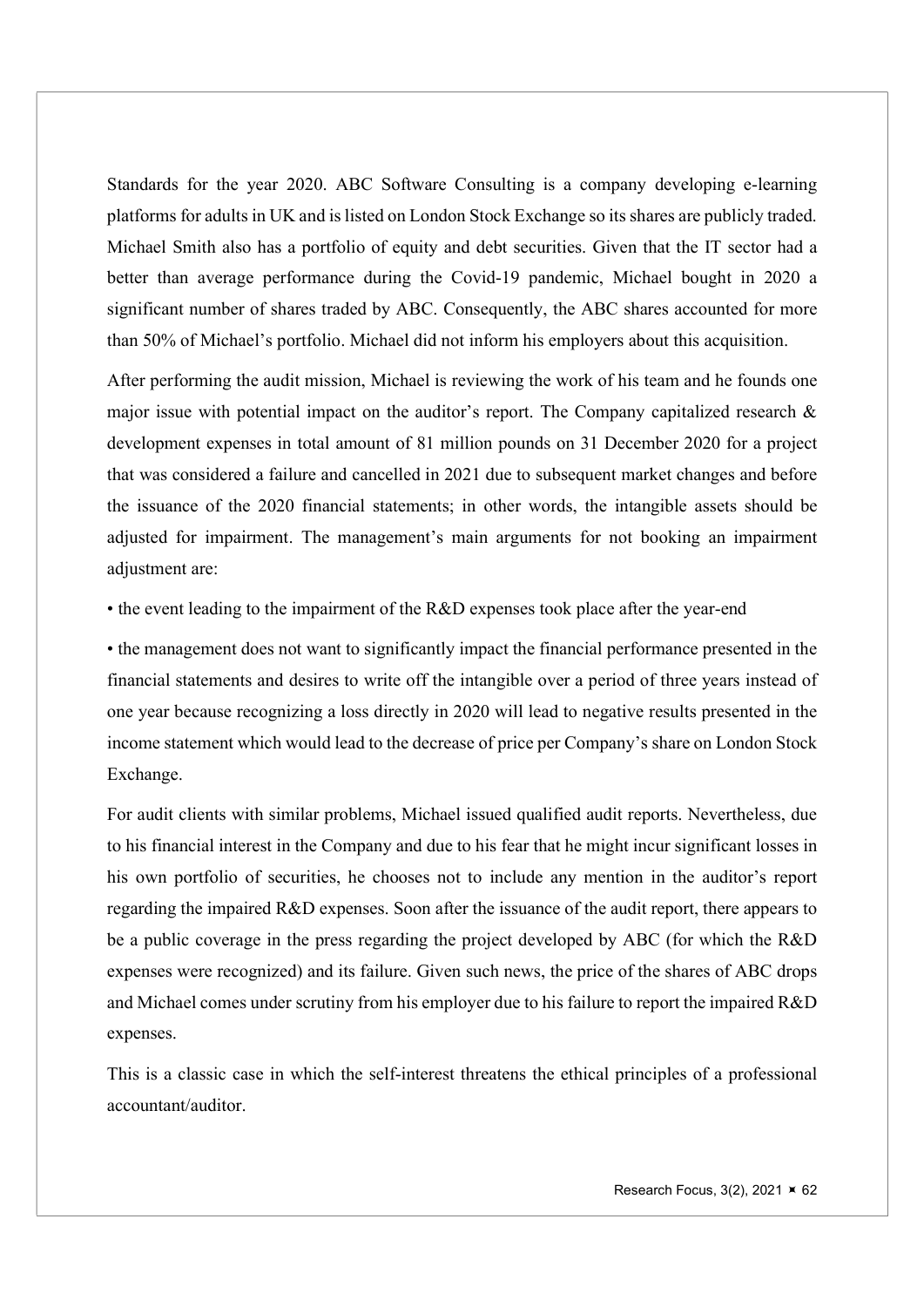#### 3. Study case 2 – self-review threat

Patton & Partners is a multinational group providing financial services to various clients from various industries. The Company has separate legal entities for the following services: accounting, audit, fiscal advisory, transaction services, valuation services, payroll services, AOS, legal advisory. Until the end of 2020, Patton & Partners has been providing accounting services to EVE Logistics, a Dutch transportation company. Starting with 1 January 2021, the management of Patton decided to internalize the accounting function given the increase in the company's activity. Taking into account the good relationship with Patton & Partners accounting entity, the management of EVE decides to request auditing services for the year ended on 31 December 2020 from the same group. Due to an error occurring during the acceptance procedures, the management of the audit legal entity of Patton group does not realize that the accounting records for 2020 were kept by the same Group.

During the audit mission, the allocated team discovers several significant errors with impact on the auditor's report. When the audit partner reviews the file, he discovers the acceptance error and finds out that Patton also provided accounting services for the year ended on 31 December 2020. In other words, one legal entity of Patton Group kept the accounting records for 2020, while another audited those records and found several significant errors. Given that the audit partner did not want to discredit the accounting division of the Group, he chose not to report any significant findings in the audit report. This is the self-review threat.

# Ethics in Investment Profession

#### 1. General concepts

Given that the most developed market for investment profession is the United States market, the analysis of ethics from an investment professional's point of view will be made in regard to one of the most prestigious institute in the US Investment profession, namely the CFA institute. The CFA institute adopted a code of ethics which provide quite similar insights to the IESBA code of ethics (CFA Institute, Code of ethics and standard of professional conduct):

1. act with integrity, competence, diligence

2. place the integrity of the investment profession and clients' interests above personal interests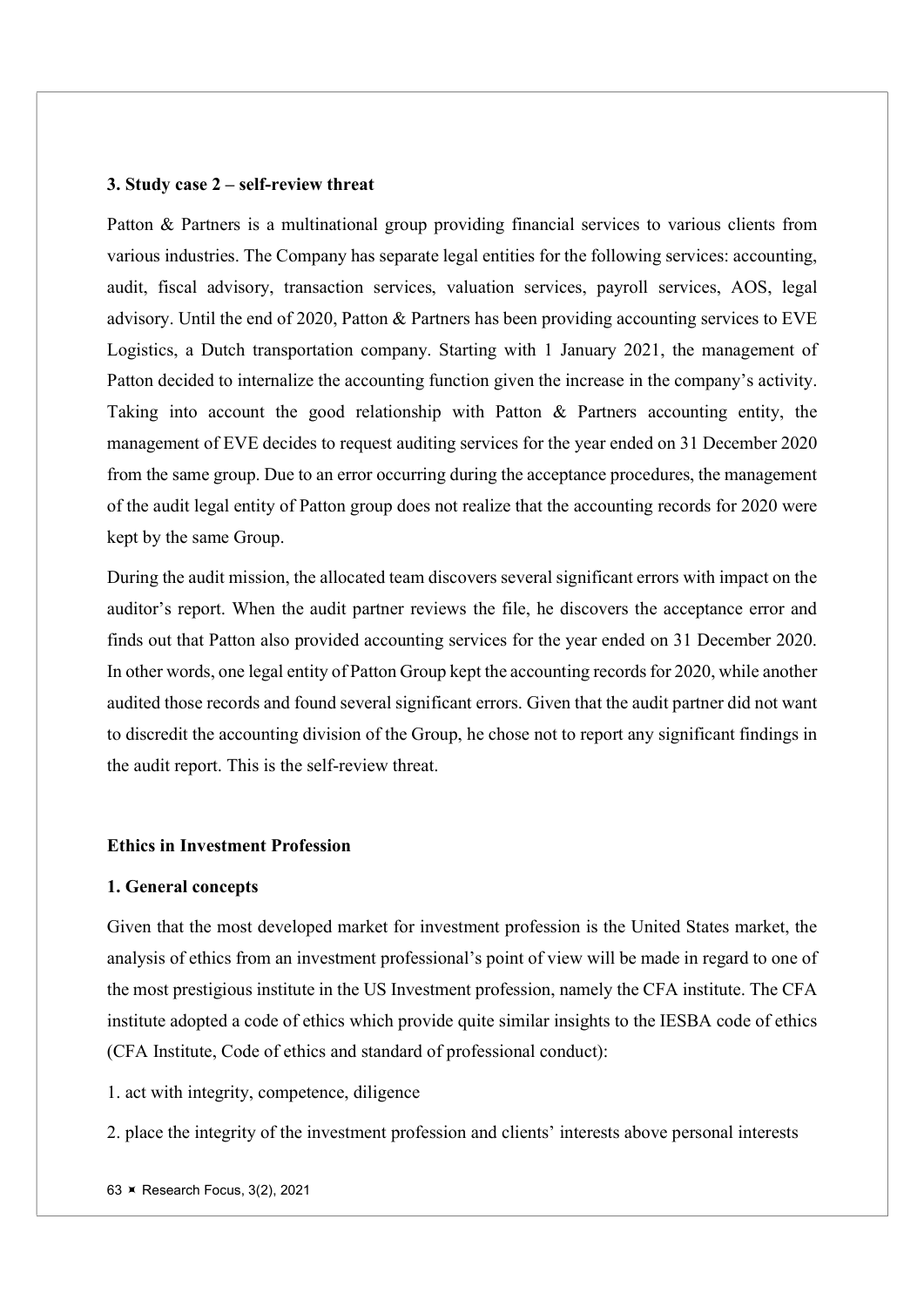3. use reasonable care and exercise independent professional judgement

4. promote the integrity and viability of the capital markets

5. maintain and improve the professional competence

6. practice in an ethical manner

The CFA Institute also adopted a series of standards of professional conduct divided in several categories:

I. Professionalism

a. knowledge of the law – CFA members and candidates have to adhere to the strictest law (i.e.: in case the CFA standards are tougher than the local law, the member of candidate must adhere to the CFA code)

b. independence and objectivity – CFA members have to use reasonable care to avoid situations in which their independence is impaired (i.e.: gifts)

c. misrepresentation – members must not knowingly misrepresent their profession (i.e.: during investment advice)

d. misconduct – members must not be involved in fraud, deceit or similar actions

II. Integrity of capital markets

a. material non-public information – members who have such information must not act on it in order to affect the value of securities traded

b. market manipulation – members must not take actions as to mislead market participants in certain actions on the market (i.e.: through artificially inflating or deflating trade of a certain security in order to increase or decrease its price)

III. Duties to clients

a. loyalty, prudence and care – client's interests must be placed above personal interests

b. fair dealing – members must deal fairly with all their clients, not only with a certain group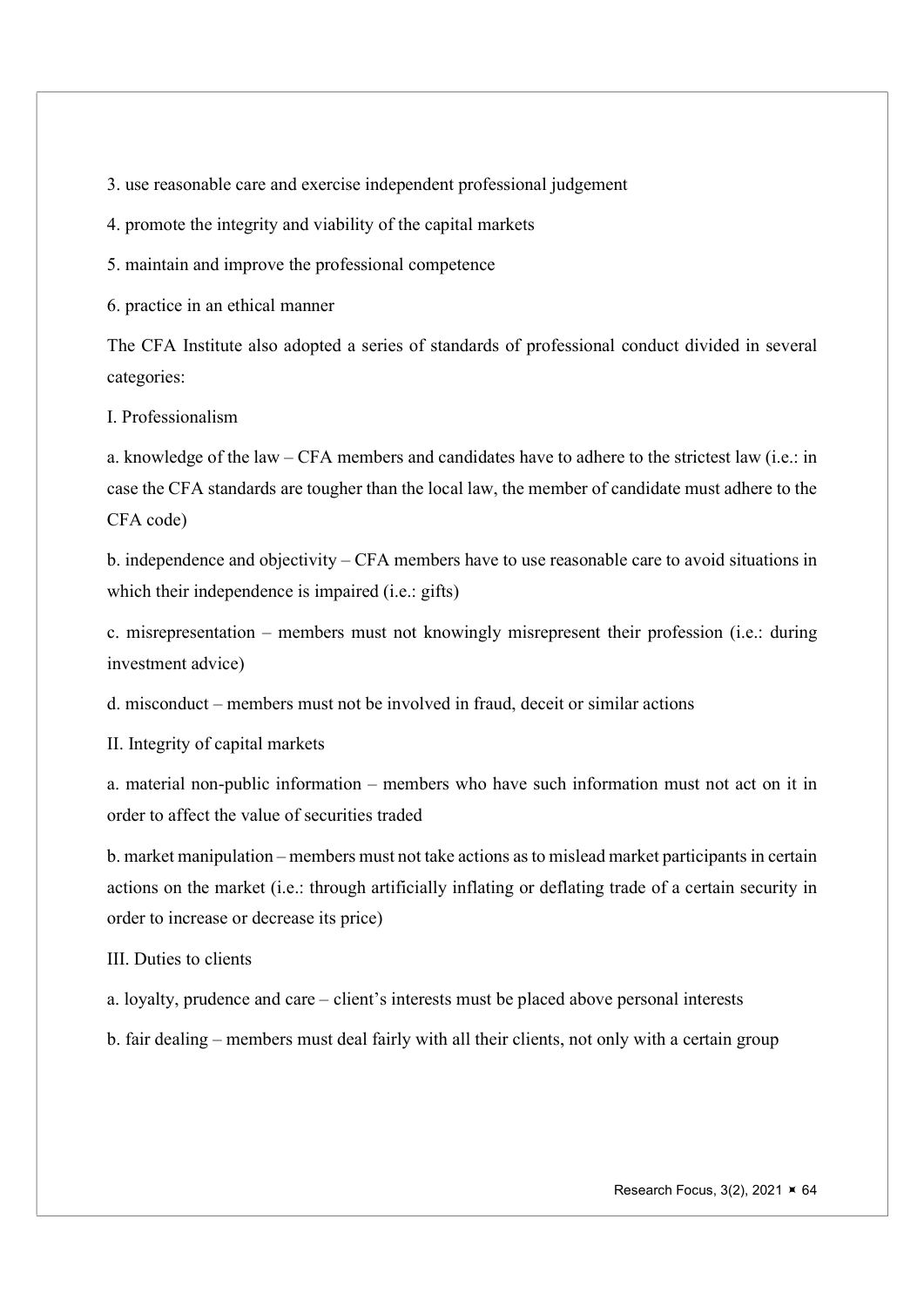c. suitability – members must understand the investment objectives of their clients, their risk aversion and their financial situation and act accordingly to such variables normally stated in an investment policy statement

d. performance presentation – for example, when a member communicates information related to the investment performance of a client's portfolio, he must make reasonable efforts that the client understands what he meant

e. confidentiality – confidentiality of information received from the client must be preserved except for cases in which disclosures are necessary according to law or when the client gives his consent

IV. Duties to employers

a. loyalty – members must act in the interest of their employer

b. additional compensation arrangements – members must disclose to their employers any compensations arising from other activities (especially those posing potential competition to the employers)

c. responsibilities of supervisors – supervisors must see that their personnel comply with the law / regulations and to ensure that adequate quality work in performed under their supervision

V. Investment analysis, recommendations, and actions

a. diligence and reasonable basis – members must have adequate basis for their investment recommendations

b. communication with clients and prospective – when communication with clients, members must not be deceptive in any way

c. record retention – members must preserve evidence of their recommendations and communications with clients and potential clients

VI. Conflicts of interest

a. disclosure of conflicts of interest – any conflict of interest must be disclosed to the employer and the clients when applicable

b. priority of transactions – clients have priority in face of members when it comes to trading in case a member is a beneficial owner of the potentially traded security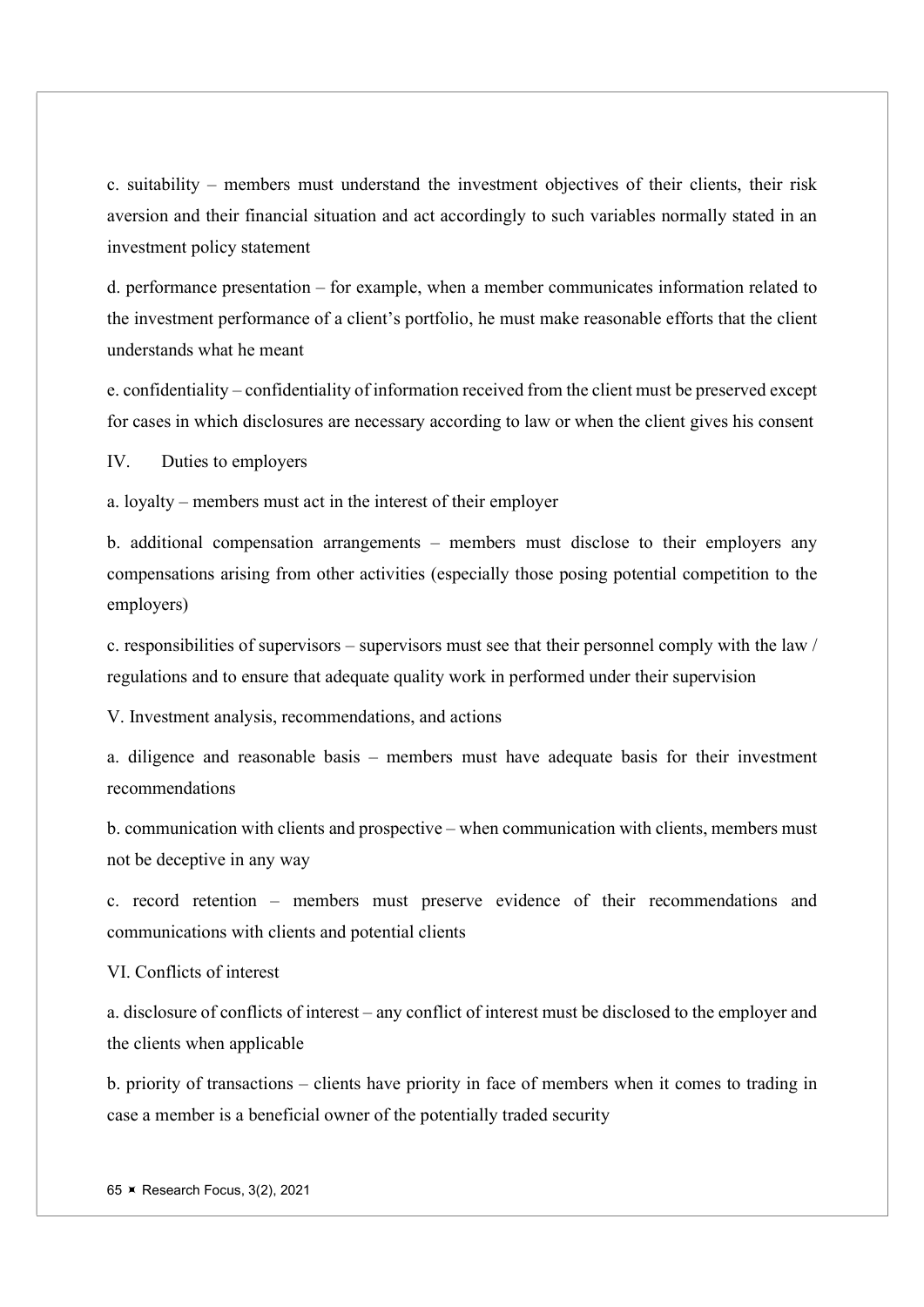c. referral fees – any referral fees must be disclosed to clients and employers when conducting business transactions in the investment area

VII. Responsibilities of a member or candidate

a. conduct as participants in CFA program

b. reference to CFA institute, designation and program

Such standards are considered to improve the quality of services provided by professionals in the investment area, especially after the 2007-2008 financial crisis.

# 2. Study case

George Smith, CFA, is a Chief Investment Officer at Alpha, an investment adviser large pension clients. The compliance manual of Alpha is consistent with the CFA Standards. George also serves in his spare time as a member of board of directors for several entities. Some of those entities have their investments managed by Alpha.

One of Michael's duties is to supervise the research analysts and portfolio managers of Alpha. One of the portfolio managers, Steve David is also a shareholder of an IT company that develops and sells portfolio administration platforms to medium corporate clients. Some of those clients are also clients of Alpha where Steve works as a portfolio manager. During his work at Alpha, Steve made contacts with those clients and recommended them to buy software from his IT company. Steva disclosed his interest in the IT company to Alpha's management, his additional compensation and the possible conflicts of interest. Nevertheless, no such disclosures were made to his clients at Alpha.

According to standard VIa mentioned above, due to the fact that Steve is a portfolio manager with fiduciary responsibility for clients of Alpha who may also be clients of the IT company where Steve is a shareholder, this might compromise his ability to make unbiased and objective investment recommendations. Taking this into consideration, the potential conflict of interests should be disclosed not only to Alpha, but also to his clients.